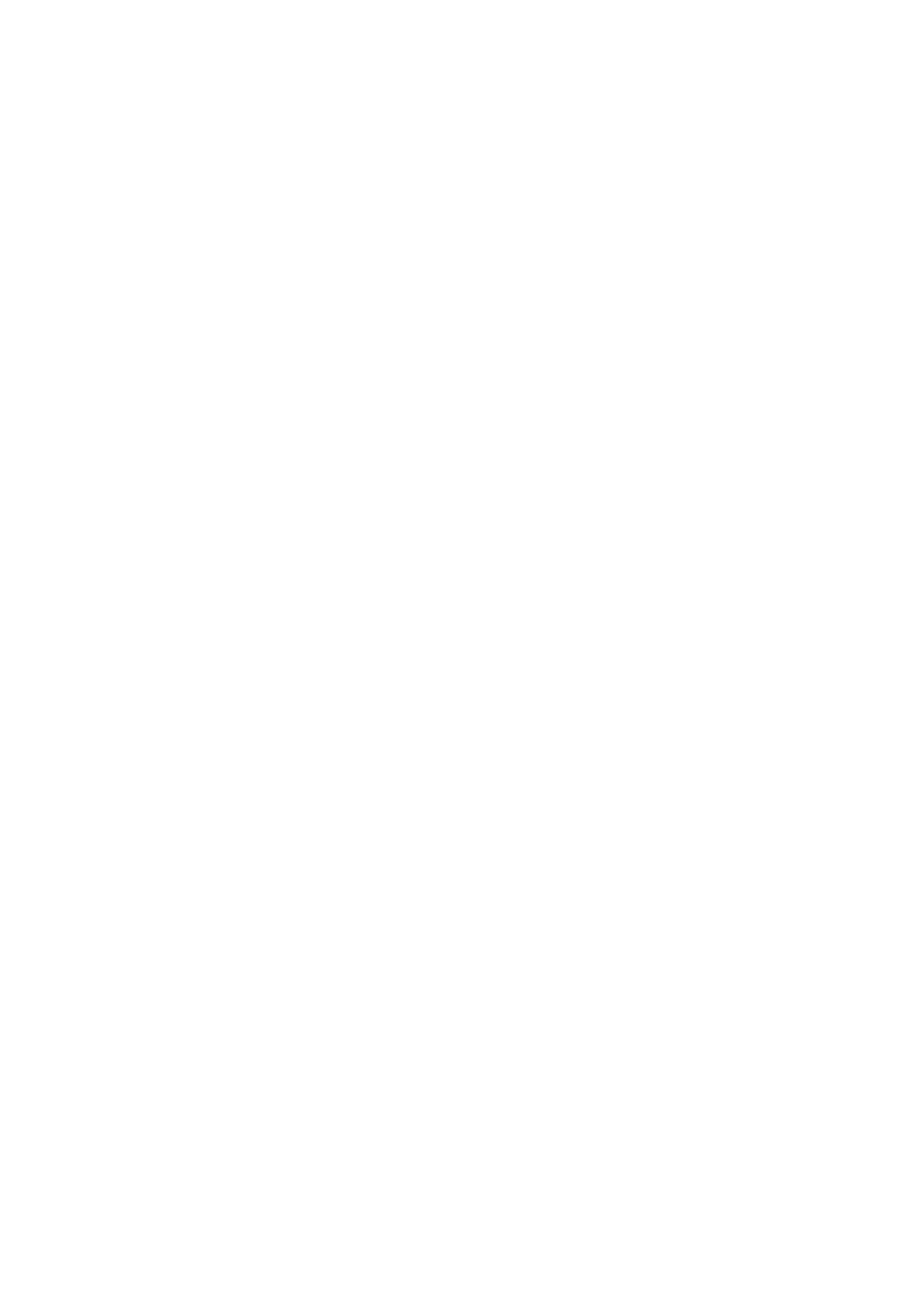Honourable Speaker Madame Premier Honourable Members of the Legislature The Chairperson and the Provincial Executive Committee of SAL-GA Honourable Mayors and Speakers Marena le Dikgosi Distinguished Guests.

Honourable Speaker, as I present the Budget Vote for 2007/2008 I draw inspiration from the Bangladeshi National, Muhammad Yunus who, when he received the Nobel Peace Prize in 2006 said:

**"The one message that we are trying to promote all the time, (is) that poverty in the world is an artificial creation. It does not belong to human civilisation, and we can change that, we can make people come out of poverty and have the real state of affairs. So the only thing we have to do is to redesign our institutions and policies, and there will be no people who will be suffering from poverty. So I would hope that this award will make this message heard many times, and in kind of forceful way, so that people start believing that we can create a poverty-free world. That is what I would like to do."**

Yes, we believe that indeed poverty is an artificial creation and must be eradicated. To this end, we will, in partnership with municipalities, organised local government and our social partners, accelerate the implementation of Breaking New Ground Policy and the 5-Year Local Government Strategic Agenda.

These policies evolve a common vision to facilitate the provision of shelter, creation of housing assets, and enhancement of institutional capacities of municipalities to provide services to our communities and contribute towards poverty alleviation.

In our quest to make significant contribution towards the evolution of integrated sustainable human settlements, and development of effective local government that is pivotal for service delivery and the entrenchment of local democracy in our province, we undertook to do the following last year: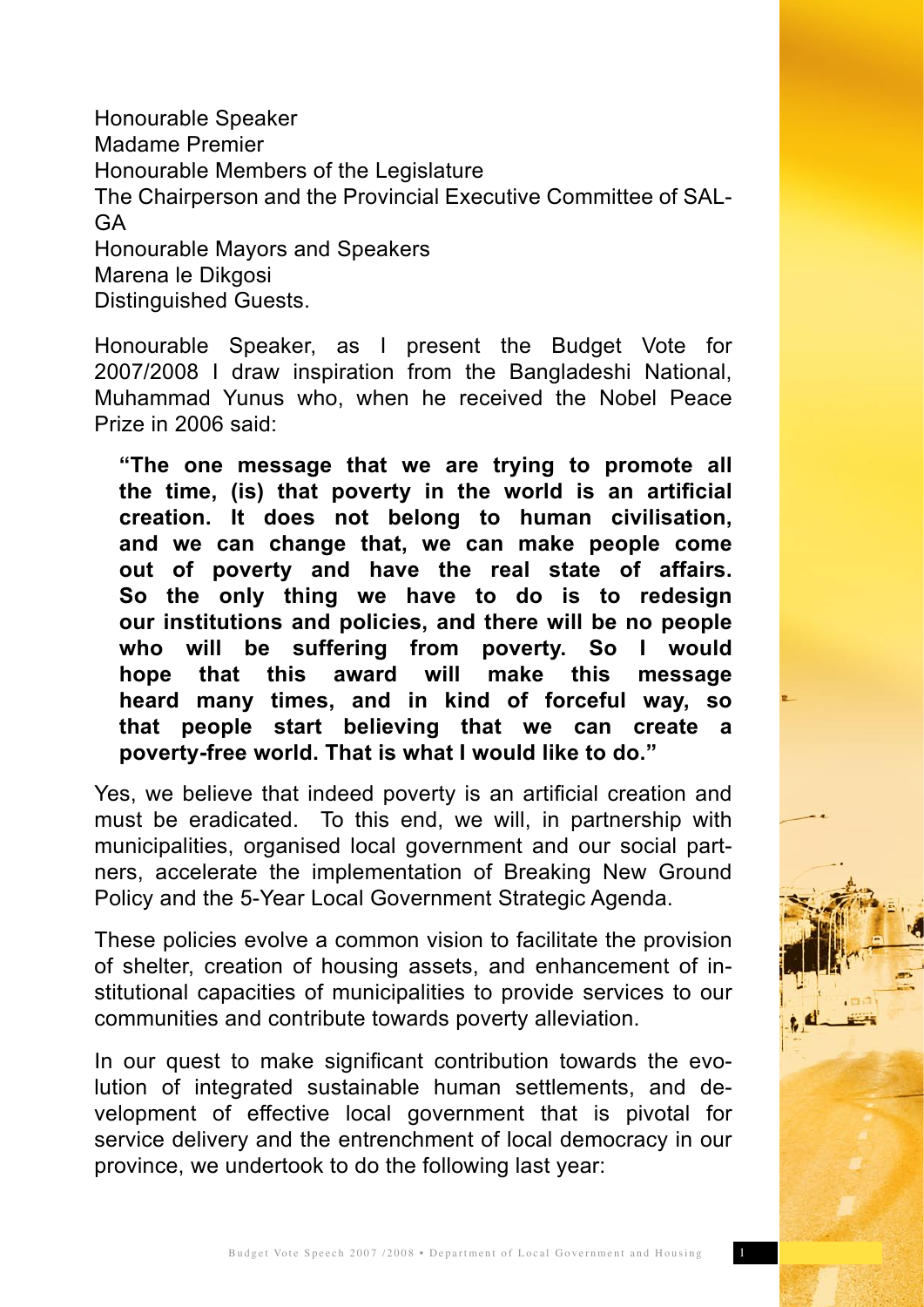In relation to the milestones that we set for ourselves, we are delighted to give an account of the highlights of our achievements:

Within the context of Project Consolidate and the implementation of the Five-Year Local Government Agenda, we have solidified our partnerships with the Independent Development Trust (IDT), the Development Bank of Southern Africa (DBSA) through Siyenza Manje Programme, and the Department of Water Affairs and Forestry (DWAF). Through these partnerships, we have facilitated the provision of expertise in various fields to our municipalities:

Five Engineers and three financial experts have been deployed to six municipalities (Tokologo, Matjhabeng, Setsoto, Phumelela, Nala, Masilonyana and Xhariep District) to fast track the provision of municipal infrastructure services and improve financial management.

We have deployed sanitation technical experts per district, and in some instances per municipality, to deal with our programme of bucket eradication and provision of bulk sanitation infrastructure. Due to the apartheid legacy, Free State is known to have the highest number of buckets. Of the recorded figure of 160 000 buckets, to date we have managed to eradicate 80000 buckets. We are confident that the remaining 80000 buckets will be eradicated by the end of December 2007.

Three financial technicians have been deployed at Phumelela to increase the financial capacity of the municipality.

We intervened in the political and administrative affairs of Naledi Local Municipali-ty and seconded a departmental official to the position of Municipal Manager, and provided Chief Financial Officer function for a period of 12 months.

We provided technical assistance to 14 municipalities in the development of Performance Management System (PMS) framework. Honourable Speaker, provision of Free Basic Services remains a key aspect of service delivery to our people. The challenge we currently face is that these ser-vices are provided in a differentiated manner, and we will have to establish a mechanism that will ensure uniformity. Despite this challenge, I am pleased to announce that all our local municipalities are providing Free Basic Water and Electricity to our households.

2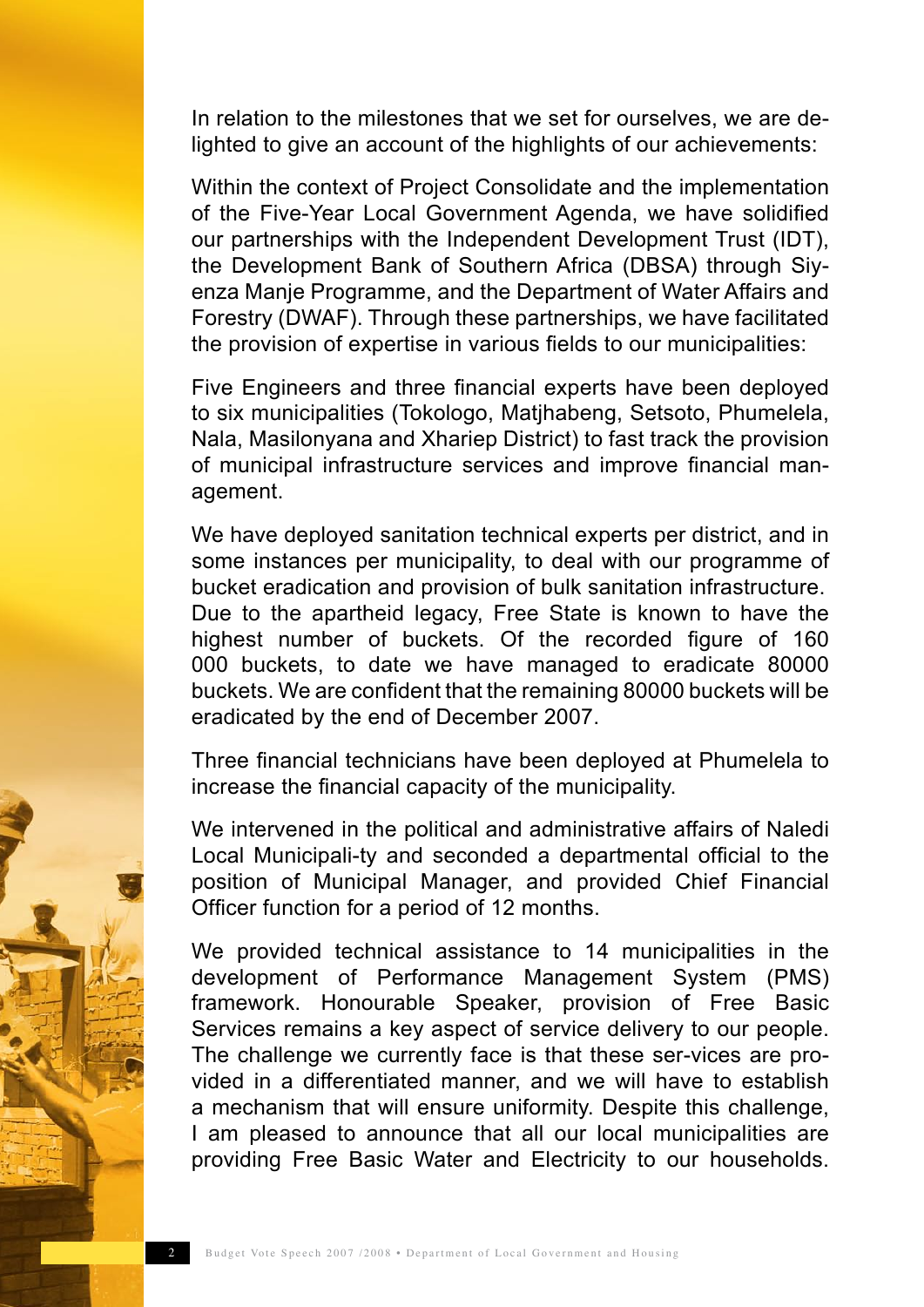In our endeavour to deal with the rising services debt to our municipalities, we hosted a Local Government Debt Recovery Summit in February this year. The summit succeeded in highlighting the core reasons behind the phenomenon of rising service arrears debt and proposed solutions to the problem, drawing on the collective experiences of both the public and private sectors.

In dealing with infrastructure backlog, the province received R563 million from the Municipal Infrastructure Grant (MIG). To date R394 million has been spent in provi-ding service delivery infrastructure.

In striving towards co-ordinated and integrated service delivery, we hosted Integrated Development Plan (IDP) Engagement Sessions on 15 to 19 May 2006. These were meant to foster the alignment of municipal IDPs to the Free State Growth and Development Strategy (FSGDS) and enhance the credibility of IDPs.

Working with the Department of the Premier in reviewing the Free State Growth and Development Strategy, we have compiled the Free State Spatial Development Framework, supported district municipalities in compiling district spatial development frameworks and supported local municipalities to finalise their town planning schemes.

In order to fast-track planning and development in the Free State, we have re-constituted the Townships Board as from 1 January 2007. The Board continues to advise us on all land development matters. We take this opportunity to congratulate Mr Bafana Mthembu for his appointment as the Chairperson of this Board.

The Inter-Governmental Relations Framework Act of 2005 establishes a regulatory framework for framing relationship across spheres and fostering of partnerships. Informed by this Act, we have repositioned the MEC-Local Government structure (MECLOGA) to enhance and strengthen cooperation between the department, municipalities and organised local government. We will this year, intensify efforts to introduce the cluster system as a way of working at municipal level.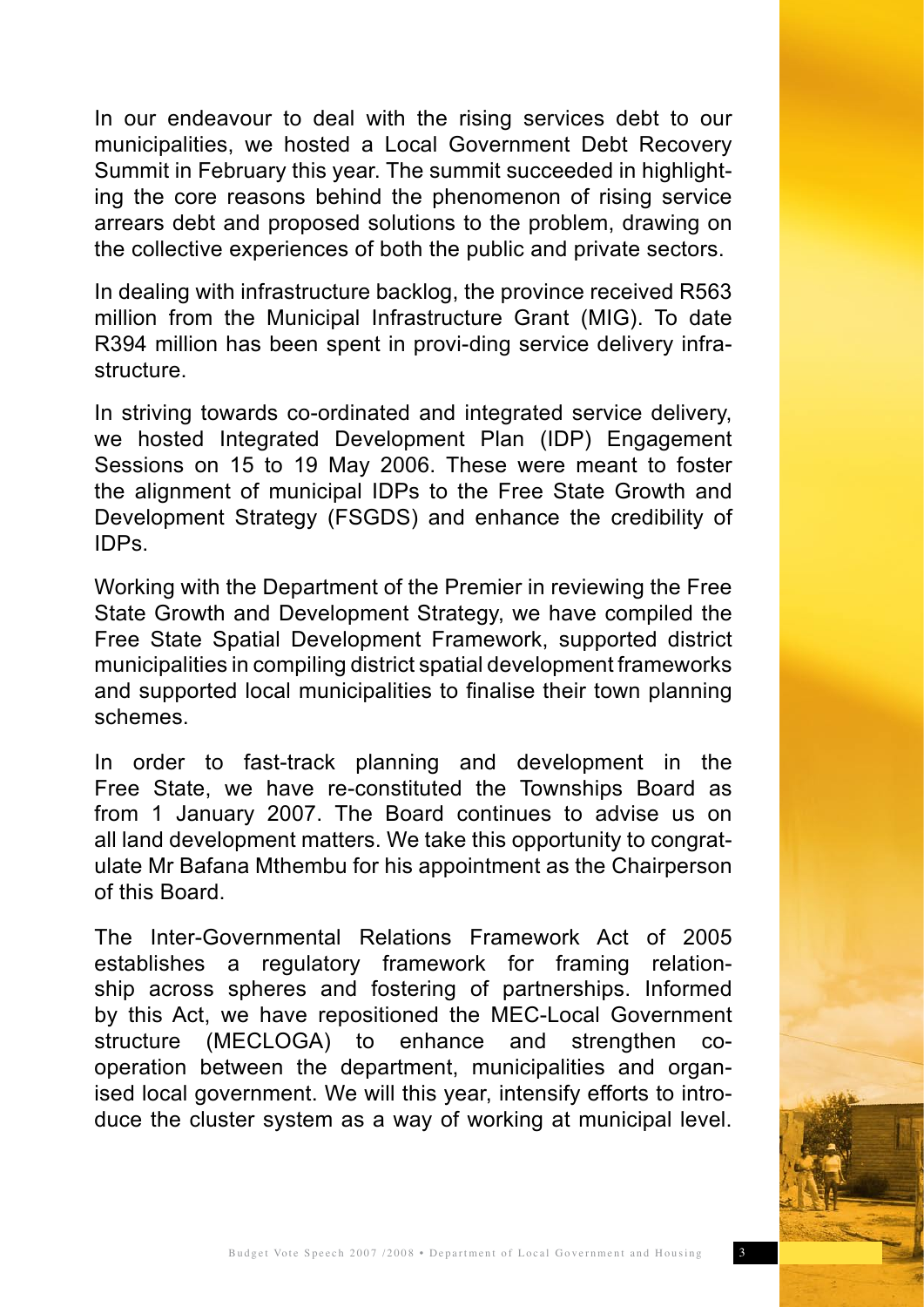In ensuring that communities have information on services that government provide, we have absorbed 255 Community Development Workers (CDWs) into the department and deployed them to all local municipalities. Working with Offices of the Speakers, we will capacitate municipalities to coordinate the work of CDWs. During the course of this year we will recruit and train the remaining 45 CDWs.

Honourable Speaker, in ascertaining public participation and deepening of local democracy, ward committees have been established in all municipalities in the province with varying functional strength. We are therefore appealing to municipalities to allocate sufficient resources for proper functioning of these ward committees.

The role of traditional leaders is critical in integrated governance. To this effect, the Chairperson and Deputy Chairperson of the provincial House of Traditional Leaders were accorded the full-time status in office, and the Premier has assented to the recognition of 31 new traditional leaders.

To promote regional and local economic development, we have worked with four district municipalities to hold Growth and Development Summits. The summits have achieved the identification of local economic opportunities and projects, and forged strategic partnerships.

In this financial year, we will hold a Provincial Growth and Development Summit to consolidate the outcomes of the mentioned District Growth and Development Summits. We will foster and establish partnerships with the private sector in order to take the economic initiatives forward.

In recognising municipal performance excellence in relation to key performance areas, we hosted a provincial VUNA awards event. We once more take the opportunity to congratulate the provincial winner, Tswelopele Local Municipality.

Honourable Speaker we committed to accelerating the Comprehensive Housing Programme by building 12 000 houses in the last financial year. We are delighted to report to this House today that 11 049 houses were completed to provide shelter and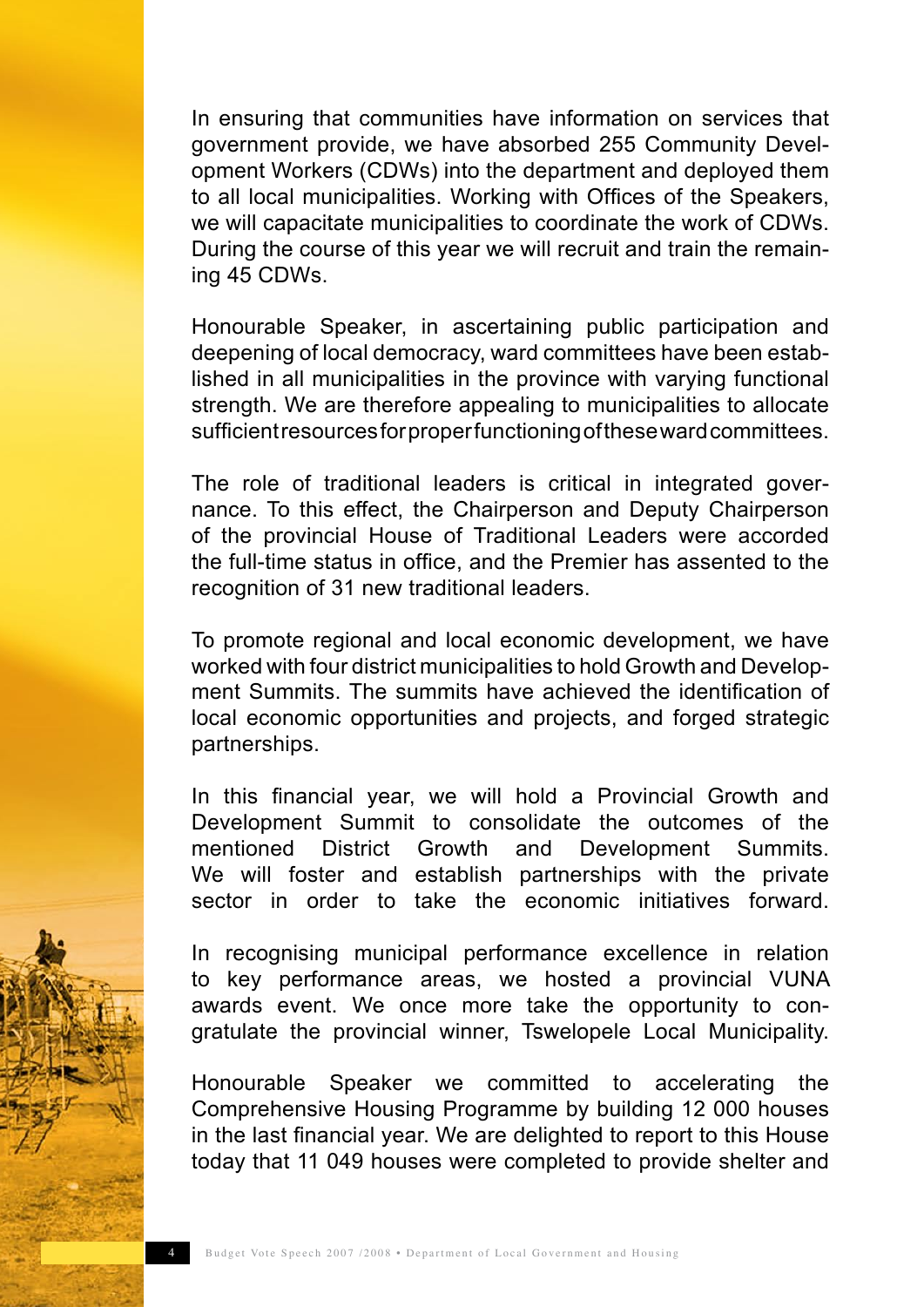progressively eradicate informal settlements in pursuit of the principles of the Breaking New Ground Policy. However, the main constraints remain the none availability of township registers and management of credible beneficiary lists.

Honourable Speaker we committed to accredit municipalities in line with the Housing Accreditation Policy. Mangaung Municipality was identified for Level 1 accreditation. As a result, R2.5 million has been allocated to Mangaung Municipality for the appointment of personnel with appropriate expertise in the housing component as well as to procure the required equipment. This process will be completed by July 2007.

Honourable Speaker some of the houses built before 2002 had serious shortcomings resulting in shoddy work and incomplete projects. We made an undertaking to complete these incomplete projects and to rectify houses with defects. We are pleased to announce that all incomplete projects and houses with defects have been completed in the Xhariep District. Quantity Surveyors have been appointed to draw bill of quantities for Motheo and Lejweleputswa Districts. An amount of R13.4 million was allocated to the Lejweleputswa project.

In our endeavour to improve the lives of people with disabilities, we have completed a Special Needs Housing Project called Mphatlalatsane in Viljoenskroon. This project is one of our success stories and was recently awarded the prestigious Govan Mbeki Award as the best special needs project.

Honourable Speaker, in partnership with the Land Claims Commission we have concluded a Memorandum of Understanding on January 2007. This project is the first of its kind in the province where the department will grant 1407 subsidies, amounting to R62.8 million, to top up R30 million received from the Land Claims **Commission** 

We have committed to the eradication of Informal Settlements by 2014 in the province. In line with this commitment, we have allocated 1600 subsidies to the upgrading of the Grassland Informal Settlement Project in Mangaung.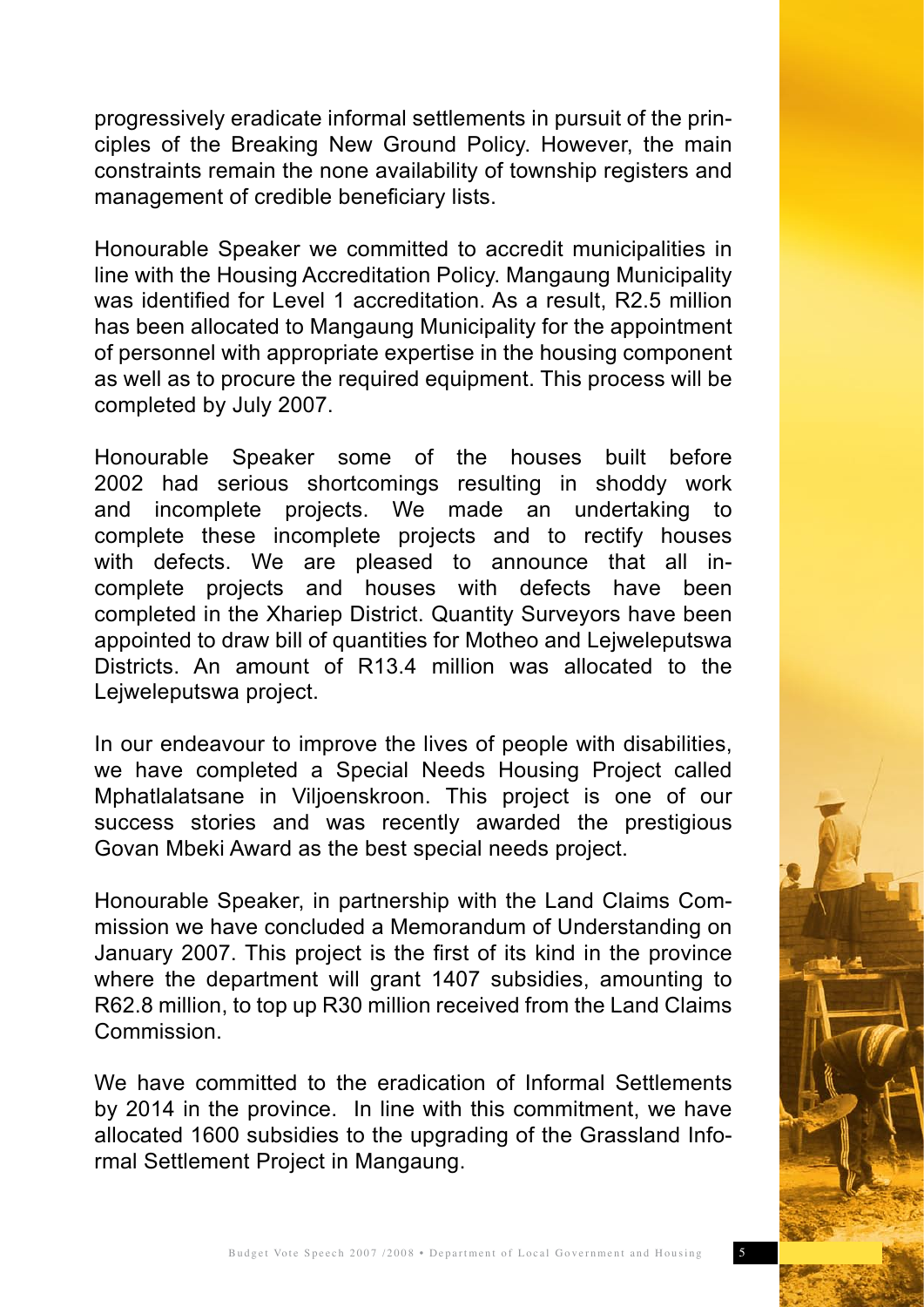Honourable Speaker, our programme on the 16 Days of Activism Campaign of No Violence Against Women and Children has become our commitment and an annual programme. Thirty-two (32) houses were built and handed over to the beneficiaries. At this stage let me pause, to convey our condolences to the family of Mamiki Matang, the disabled child in Maokeng, who passed away in February this year, and was the beneficiary of this project.

Honourable Speaker, in our endeavour to empower women and youth, 1500 subsidies were allocated to ten emerging women contractors and youth led companies. In partnership with the Department of Education and FET Colleges these contractors will be undergoing training in all aspects of construction as part of the empowerment programme.

### *Honourable Speaker, notwithstanding the afore-mentioned significant achievements, my department encountered a number of challenges on some fronts that will be dealt with during the course of the year. These are:*

- Mobilising strategic partners and leveraging resources for co-ordinating the implementation of 5 Year Local Government Strategic Agenda.
- Enhancing departmental capacity to provide hands-on support, monitor municipalities and deliver integrated human settlement.
- Compliance with policy, regulatory and fiscal frameworks governing local government.
- Unavailability of serviced sites and suitable land.
- Lack of dedicated housing units and adequate staffing in some municipalities.
- Enrolment of housing projects with the National Home Builders Registration Council (NHBRC) to improve the quality of low cost houses.
- Lack of integration with sector departments responsible for social and economic amenities.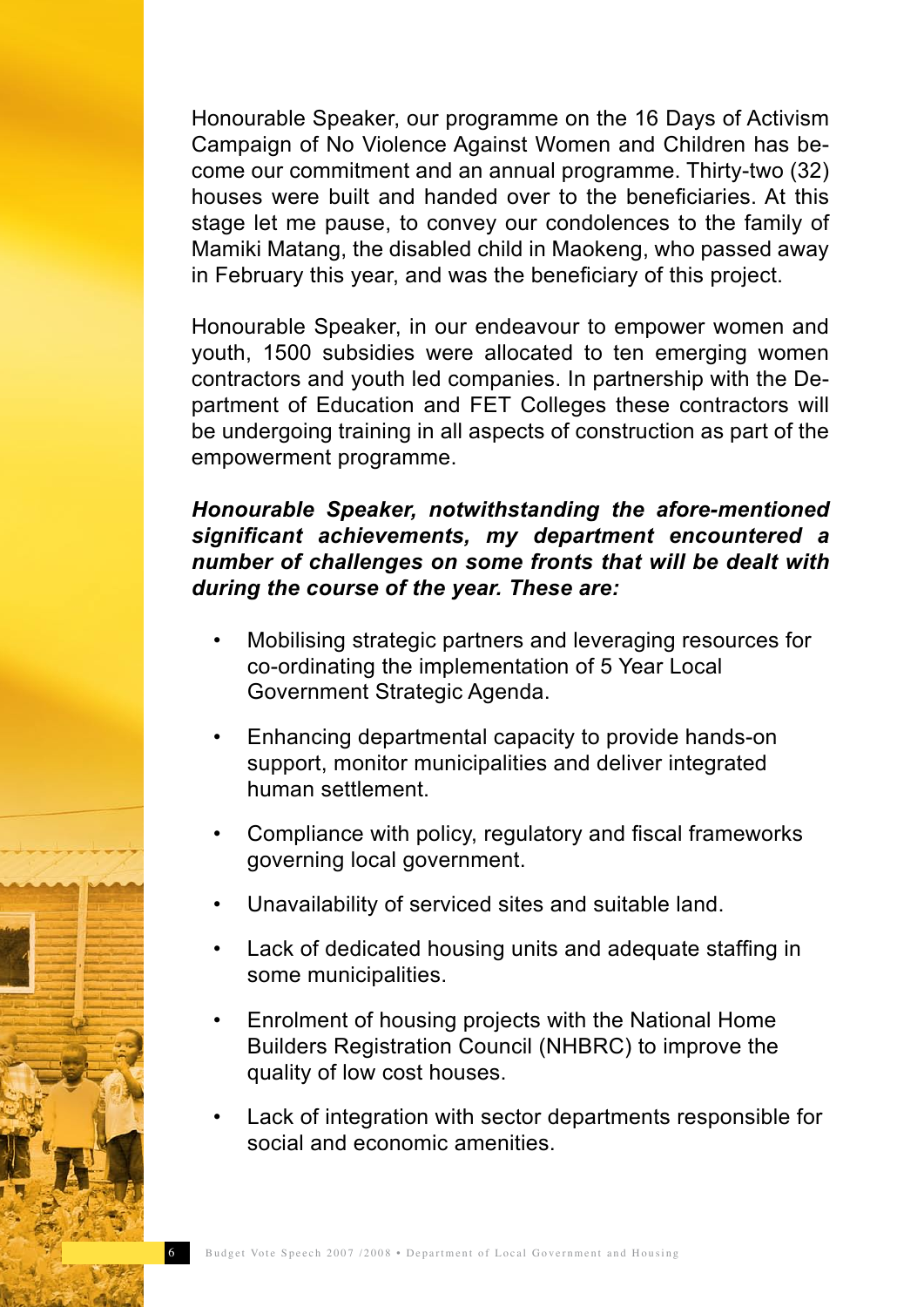## Our Plan for 2007/2008

#### **(Renewing our pledge: a national partnership towards a better life for all)**

Honourable Speaker, our approach to the 2007/2008 financial year is informed by the national theme, which places emphasis on the critical role of a collective effort towards achieving the alleviation of poverty in our midst.

In working towards developmental local governance and integrated informal settlements in the Free State, we commit to realise our mandate with the R878 028 000 allocated to my department through the following activities:

We will double our efforts to ensure that a hands-on approach is a common thread that underpins the involvement of other sector departments in providing the requisite support and resources to municipalities.

We will intensify our support and allocation of resources to the 12 Project Consolidate municipalities.

We will support municipalities to ensure continuous alignment and co-ordination of the Integrated Development Plans (IDPs) with the Free State Growth and Development Strategy (FSGDS).

Furthermore, we will support municipalities to establish core basic municipal systems to function effectively. We will place emphasis on supporting the development and review of Performance Contracts of Section 57 managers.

We will provide leadership development programmes to selected municipalities in partnership with the South African Local Government Association (SALGA) and the Local Government Sector Education and Training Authority (LGSETA).

We will source and deploy hands-on support to municipalities in order to fast track the provision of service delivery focussing on bucket eradication.

We will continue to support and monitor the implementation of provincial and municipal infrastructure programmes.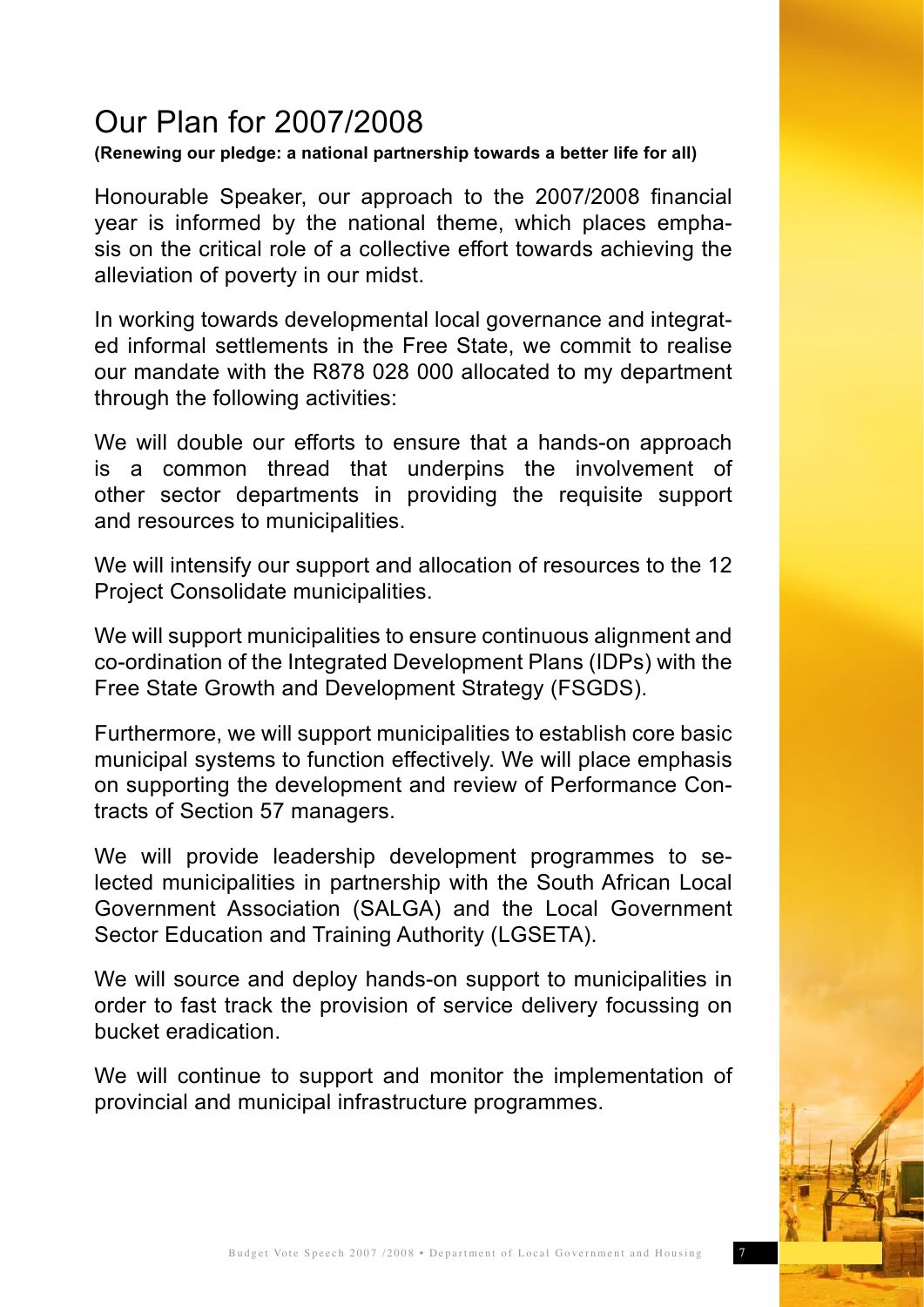Honourable Speaker, the Integrated Sustainable Rural Development Programme (ISRDP) remains our key programme and its implementation will be strengthened in the node.

In contribution towards the local economic development efforts of our municipalities, we will support the implementation of the resolutions reached at the recent District Growth and Development Summits. Furthermore, we will deploy development economists and planners in selected municipalities.

In preparation for the 2010 Soccer World Cup, we will support initiatives in municipalities, which position them, to benefit economically from opportunities presented by this event.

We will work with the Provincial Treasury to provide support on financial management to municipalities and ensure that various concerns raised by the Auditor General are attended to. We will also provide guidance on the implementation of Municipal Property Rates Act (MPRA) in all municipalities.

We will support municipalities with the implementation of the Local Goverment Anti-corruption Strategy to ensure good and effective governance.

We will intensify the provincial campaign to improve community participation and ensure that organs of the people's power remain engaged.

We will work with SALGA to promote all our IGR structures and ensure that district IGR forums remain effective.

Through the Local Government Communication System we will assist municipalities with the development of effective communication strategies to ensure stakeholder awareness and information on government programmes.

Honourable Speaker, the unprecedented and growing, R3.3 billion services arrears debt to our municipalities sharply raised the department's concern about the revenue status of municipalities. Subsequently, the department responded by holding the Debt Recovery Summit early this year.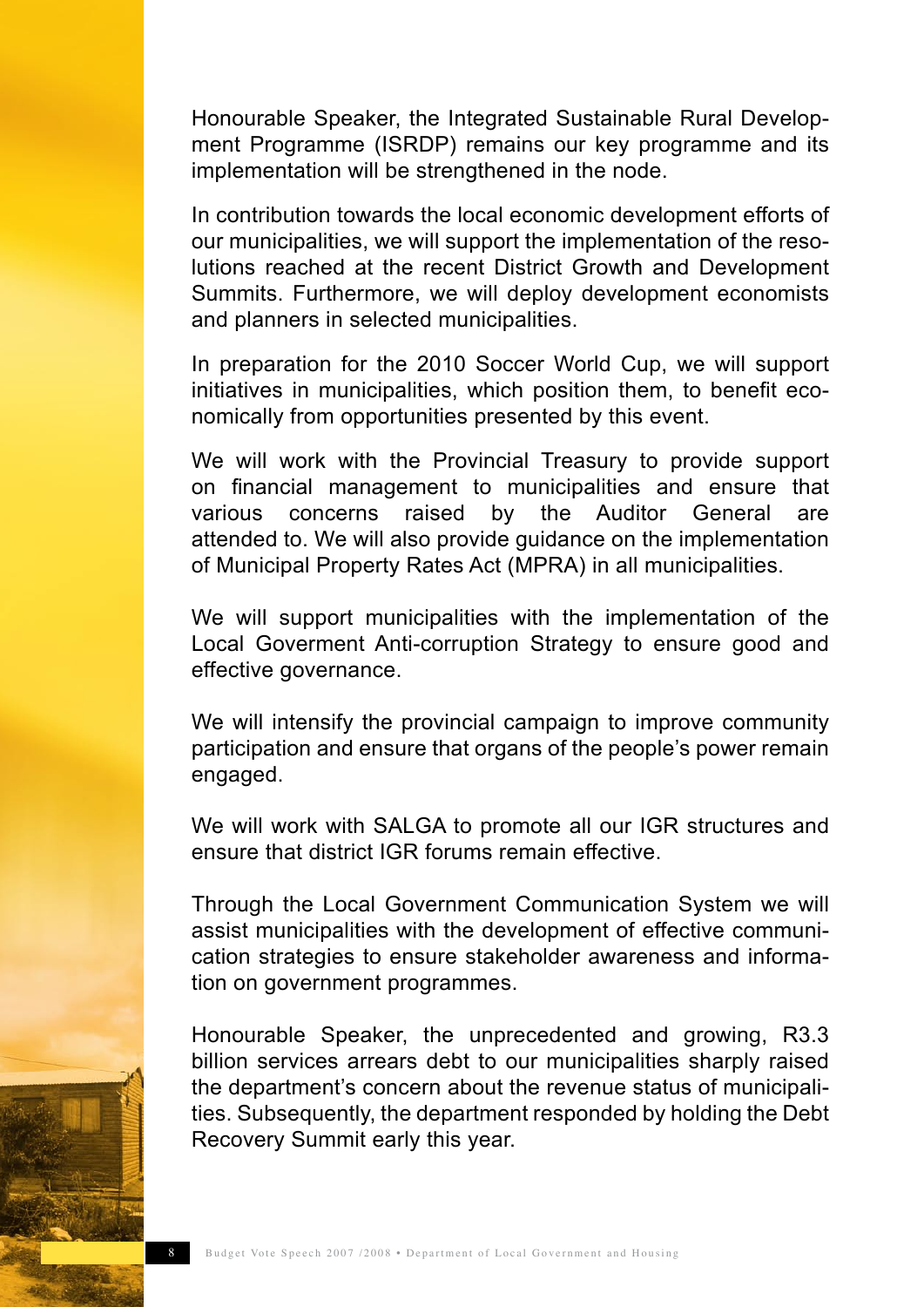We will use the outcomes of this summit to develop and implement a hands-on support programme on revenue enhancement targeting municipalities with the largest percentage of service arrears debt. Further engagement and partnership will be pursued with critical stakeholders such as the South African Revenue Services and the private sector, especially the banking sector.

We will facilitate best practice sharing amongst municipalities to ensure that effective revenue enhancement models are tested and refined to suit unique circumstances prevalent in communities serviced by our municipalities.

We will partner district municipalities to explore the establishment of a *district shared services model* that will cover the broad spectrum of critical issues such as effective municipal financial management and effective implementation and monitoring of infrastructure programmes.

In partnership with the Department of Provincial and Local Government, and affected municipalities, we will implement the National Programme of Support to the Institution of Traditional Leadership. This programme seeks to identify the key areas where traditional leadership structures require assistance and support in the short, medium and long term.

It is a common understanding that disasters do not know or respect boundaries and therefore a collaborative Provincial Disaster Management Framework will be implemented to mitigate and prevent disasters, and build the capacity of municipalities to handle disasters.

Honourable Speaker, the financial viability of Xhariep District municipality remains a critical challenge. We are in a process of introducing a joint administration between Xhariep and Motheo district municipalities. We will accordingly amend section 12 establishment notices to effect this arrangement.

In this financial year, we will spend R653 million to build 14278 low cost housing under various housing programmes including special projects to empower women, youth and vulnerable groups.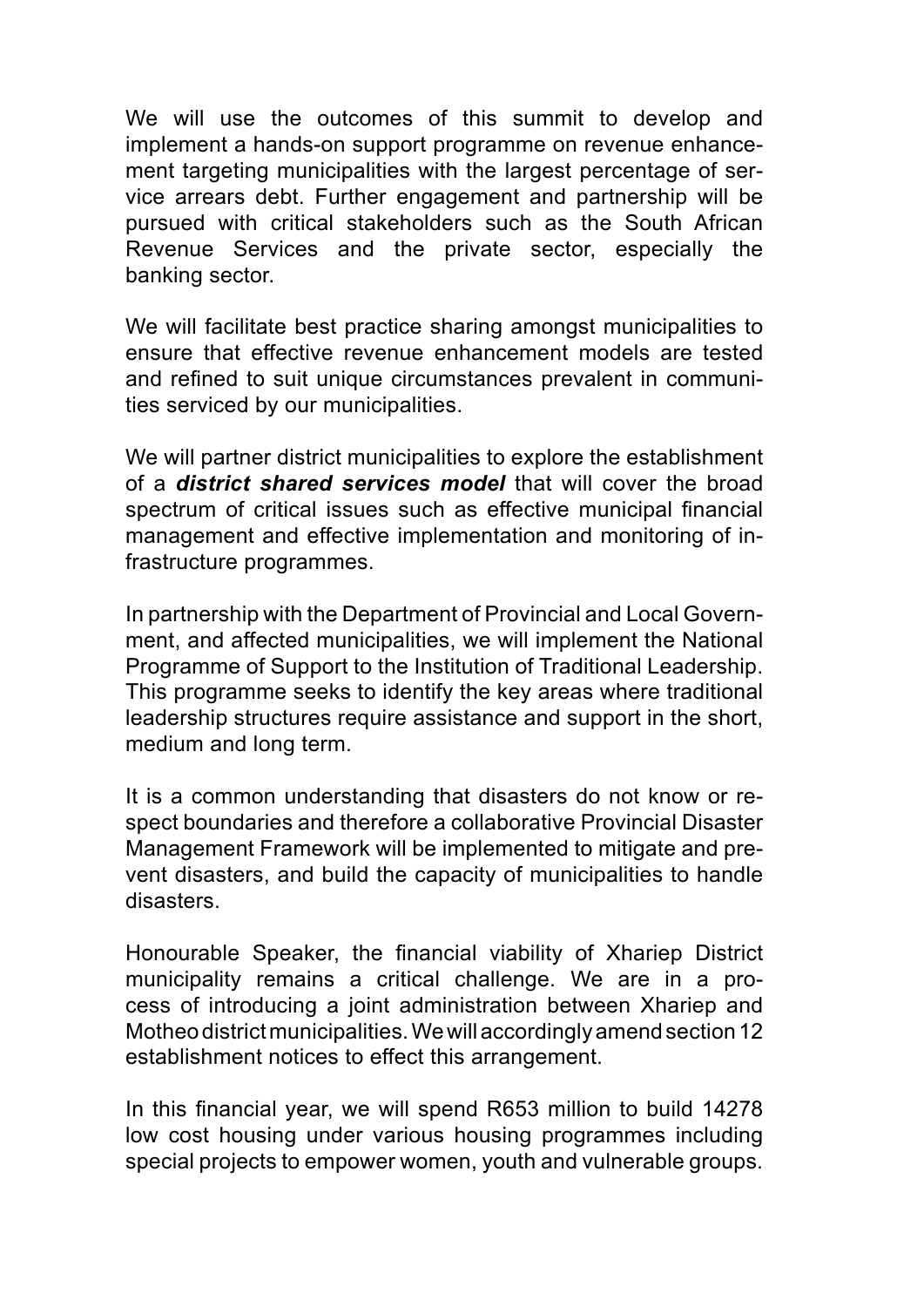Once again 1000 subsidies will be allocated to women contractors, 500 subsidies to youth contractors and 32 subsidies to vulnerable groups.

We will develop 13534 sites in various municipalities with the intention of allocating subsidies for housing development on those sites in a systematic manner.

We will strengthen our monitoring capacity by appointing consulting engineers to fulfil the role of monitoring, evaluating and ensuring quality control in all our housing projects.

Informed by the Grassland Pilot Project on the upgrading of Informal Settlements, we undertake to replicate this project in the following towns of six local municipalities:

- **• Bloemfontein**
- **• Bethlehem**
- **• Welkom**
- **• Kroonstad**
- **• Sasolburg, and**
- **• Harrismith**

We would want to urge municipalities to continuously identify suitable land that promotes densification and spatial integration.

We will partner the Land Claims Commission to build 1407 houses for land restitution beneficiaries.

We will deploy recently recruited Cuban professionals to improve the quality of houses built through the People's Housing Process (PHP).

Honourable Speaker, the restructuring process in the department has been completed. We have significantly increased our staff capacity by making strategic appointments in key components and created district offices to better co-ordinate our support to municipalities and provide services to communities.

Economic growth and social development of countries are invariably associated with large and sustained investment in education and training. The skills development programme of the department will be aligned to the Provincial Human Resource Development and Management Strategy as well as the Joint Initiative for Priority Skills Acquisition (JIPSA) initiatives.

The Town and Regional Planning internship will be implemented in the department to increase the skills in this area and enhance development planning initiatives in the province.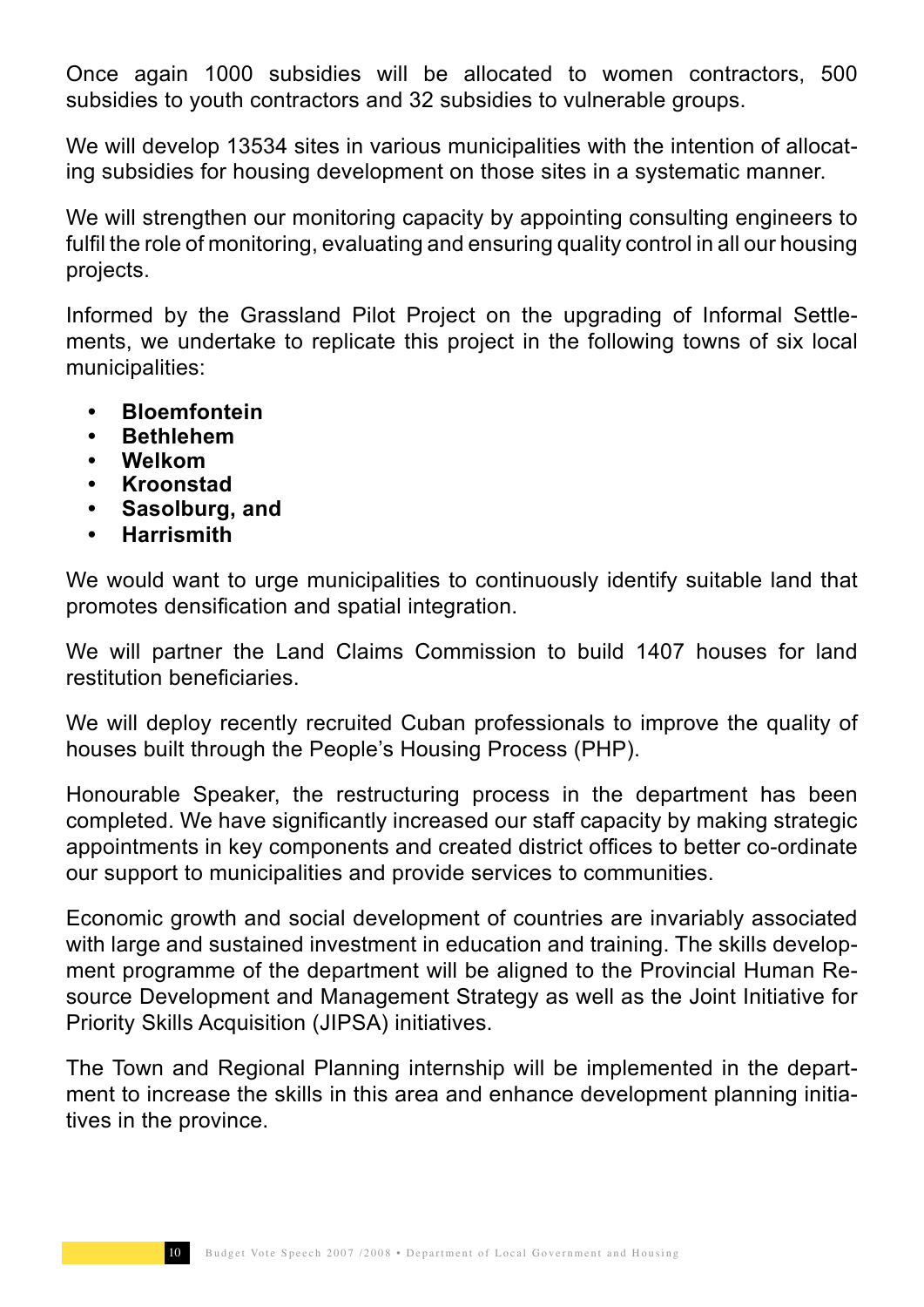We will strengthen our supply chain management unit to enable the department to attain the 70% SMME procurement targets as pronounced by the Honourable Premier in this House during her recent State of the Province Address.

Honourable Speaker as we conclude, we would like to marshal all of us in this House and our social partners behind the President's message in his 2007 State of the Nation Address where he states:

**"We should dare to act in concert to pursue the 'happiness that can come to men and women if they live in a land that is free.'**

**We are not yet there yet. But no one, except ourselves, shall ensure that this dream is realised. And so, let us roll our sleeves and get down to work, fully understanding that the task to build the South Africa for which we yearn is a common responsibility we all share."**

Let me take this opportunity to thank you the Honourable Speaker, the Premier, my colleagues in the Executive Council, the Chairperson of the Portfolio Committee on Local Government and Housing and Members of the Legislature for their guidance and support.

Honourable Speaker, I also wish to extend my gratitude to the Chairperson of SALGA and his executive, mayors, speakers, councillors and municipal managers for their commitment in building co-operative government.

My appreciation goes to my Head of the Department and staff for their support and commitment in implementing our priorities.

Families are our source of inspiration and support without which our existence would have lesser meaning. For this reason, I would like to thank my wife Tshidi and the rest of my family for their unwavering support.

I therefore present my department's budget vote as reflected in Annexure A.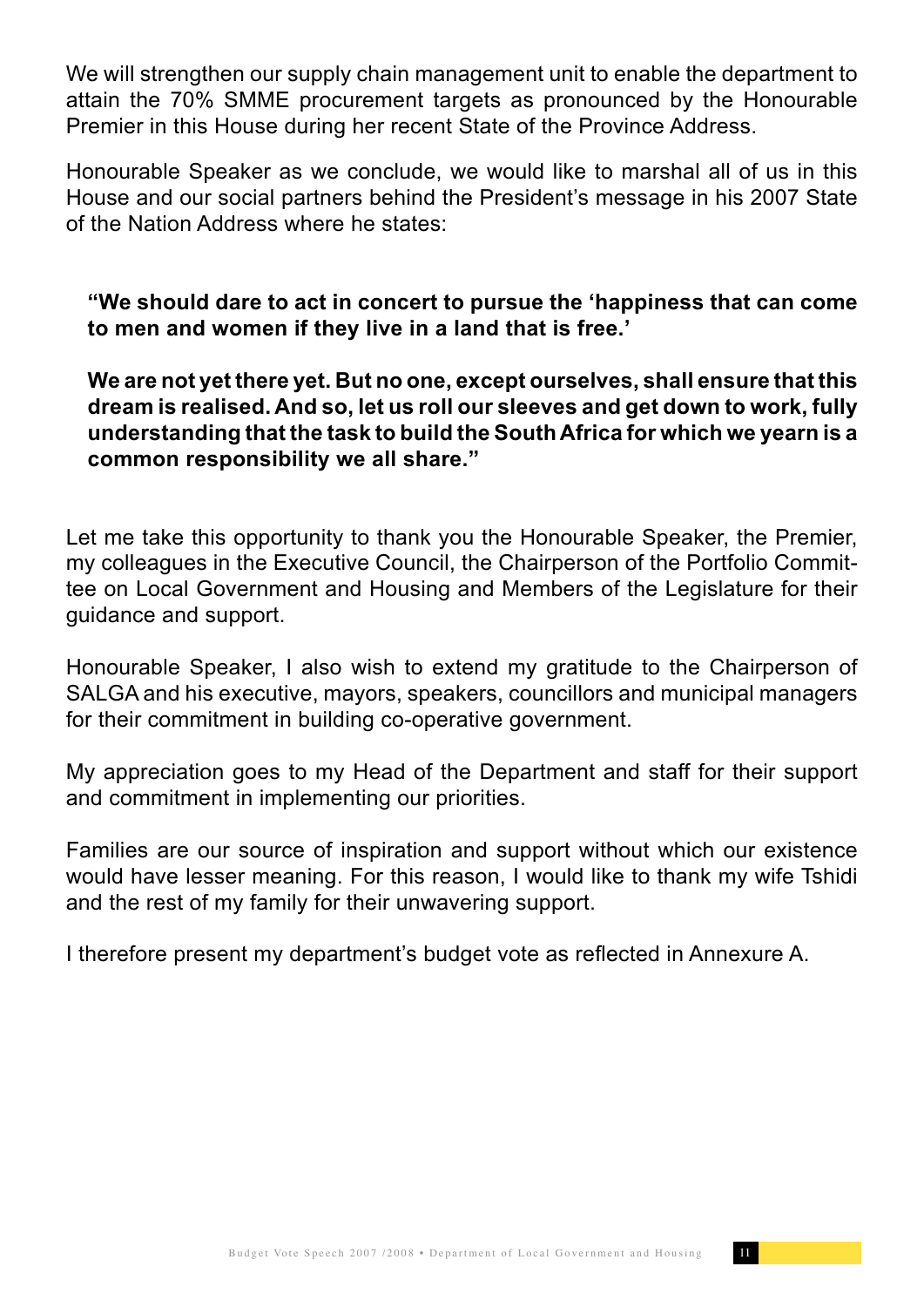## ANNEXURE A

## **BUDGET ALLOCATION 2007/08**

The total amount appropriated for the 2007/08 financial year for the Department Local Government and Housing amounts to R 878 028 000 which includes the Housing Grant to the amount of R 653 293 000. The total amount appropriated can be summarised as follows:

| <b>Programme</b>                       | <b>Amount</b> | <b>Percentage of Budget</b> |  |
|----------------------------------------|---------------|-----------------------------|--|
| Administration                         | 79 660 000    | 9%                          |  |
| <b>Housing Administration</b>          | 707 829 000   | 81%                         |  |
| <b>Local Government Administration</b> | 90 539 000    | 10%                         |  |

| <b>Economic classification</b>   | <b>Amount</b> | <b>Percentage of Budget</b> |  |  |
|----------------------------------|---------------|-----------------------------|--|--|
| <b>Compensation of Employees</b> | 114 301 000   | 13%                         |  |  |
| <b>Goods and Services</b>        | 79 008 000    | 9%                          |  |  |
| <b>Transfers and Subsidies</b>   | 676 122 000   | 77%                         |  |  |
| <b>Capital Assets</b>            | 8 597 000     | 1%                          |  |  |

The main elements in regard to the appropriation in regard to Transfers and Subsidies are:

| <b>Transfers and Subsidies</b>                                                                                                                                       | <b>Amount</b> | <b>Percentage of</b><br><b>Budget</b> |
|----------------------------------------------------------------------------------------------------------------------------------------------------------------------|---------------|---------------------------------------|
| Provinces and Municipalities:<br>· Municipal Infrastructure - 8 858 000<br>· Planning and Surveying - 7 068 000<br>· Integrated Development and Planning - 3 261 000 | 19 187 000    | 2.8%                                  |
| Universities and Technikons                                                                                                                                          | 1 100 000     | 0.2%                                  |
| <b>Non-Profit Institutions</b>                                                                                                                                       | 3 175 000     | 0.5%                                  |
| <b>Households</b>                                                                                                                                                    | 652 660 000   | 96.5%                                 |